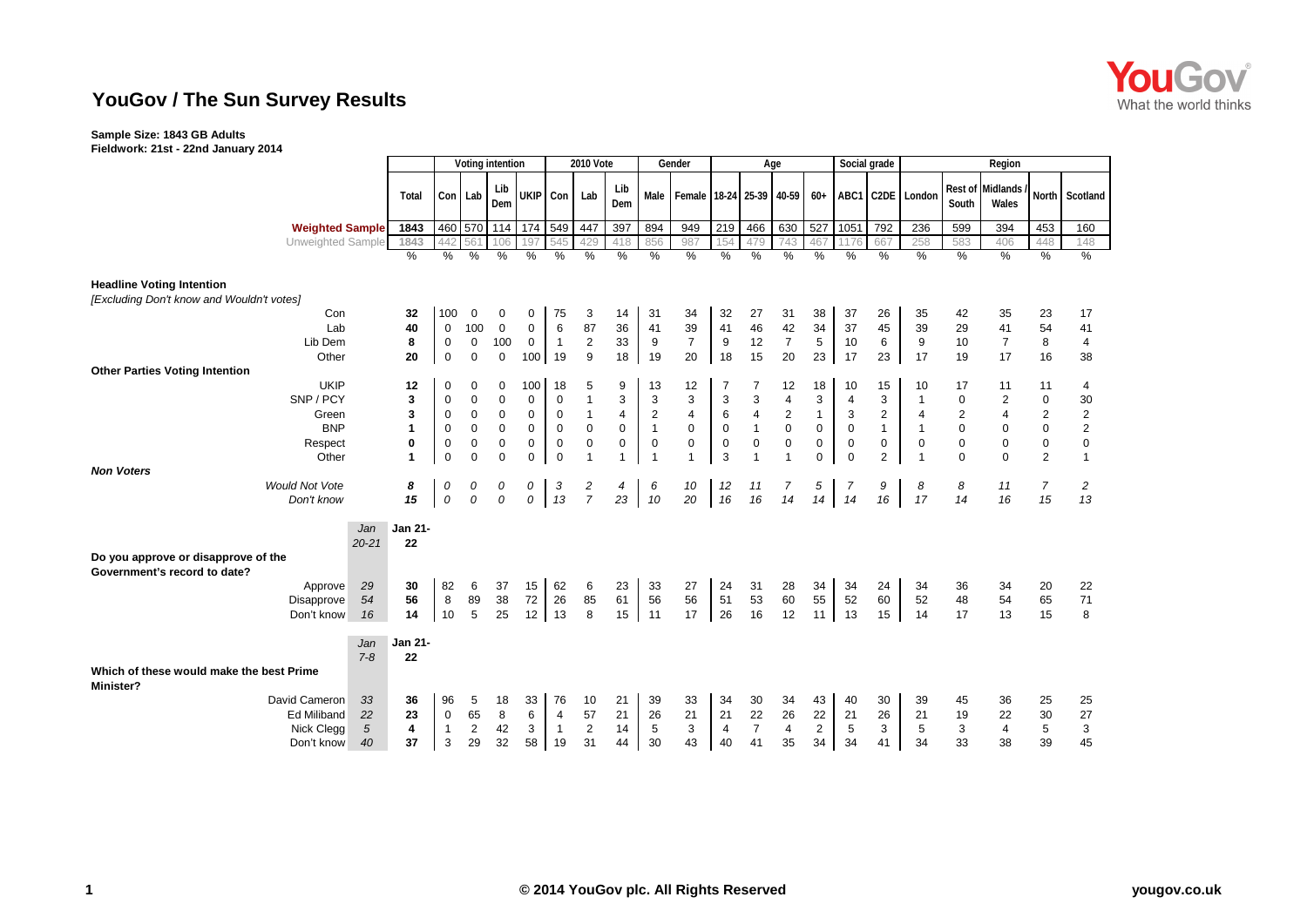

**Fieldwork: 21st - 22nd January 2014**

|                                                                                                                                  |                  |                |                | Voting intention |                         |                         | 2010 Vote        |                         |                | Gender         |                          | Age                  |                |                |                |                | Social grade | Region           |                  |                   |                |                |
|----------------------------------------------------------------------------------------------------------------------------------|------------------|----------------|----------------|------------------|-------------------------|-------------------------|------------------|-------------------------|----------------|----------------|--------------------------|----------------------|----------------|----------------|----------------|----------------|--------------|------------------|------------------|-------------------|----------------|----------------|
|                                                                                                                                  |                  | Total          |                | Con Lab          | Lib<br>Dem              |                         | UKIP Con         | Lab                     | Lib<br>Dem     | Male           | Female 18-24 25-39 40-59 |                      |                |                | $60+$          |                |              | ABC1 C2DE London | Rest of<br>South | Midlands<br>Wales |                | North Scotland |
| <b>Weighted Sample</b>                                                                                                           |                  | 1843           |                | 460 570          | 114                     | 174                     | 549              | 447                     | 397            | 894            | 949                      | 219                  | 466            | 630            | 527            | 1051           | 792          | 236              | 599              | 394               | 453            | 160            |
| Unweighted Sample                                                                                                                |                  | 1843           | 442            | 56               | 106                     | 197                     | 545              | 429                     | 418            | 856            | 987                      | 154                  | 479            | 743            | 467            | 176            | 667          | 258              | 583              | 406               | 448            | 148            |
|                                                                                                                                  |                  | $\frac{9}{6}$  | $\frac{0}{2}$  | $\frac{0}{0}$    | $\frac{0}{2}$           | %                       | %                | %                       | $\frac{0}{0}$  | %              | %                        | %                    | %              | %              | %              | %              | %            | %                | %                | $\%$              | %              | %              |
|                                                                                                                                  | Jan              | Jan 21-        |                |                  |                         |                         |                  |                         |                |                |                          |                      |                |                |                |                |              |                  |                  |                   |                |                |
|                                                                                                                                  | $13 - 14$        | 22             |                |                  |                         |                         |                  |                         |                |                |                          |                      |                |                |                |                |              |                  |                  |                   |                |                |
| Which of the following do you think are the                                                                                      |                  |                |                |                  |                         |                         |                  |                         |                |                |                          |                      |                |                |                |                |              |                  |                  |                   |                |                |
| most important issues facing the country at                                                                                      |                  |                |                |                  |                         |                         |                  |                         |                |                |                          |                      |                |                |                |                |              |                  |                  |                   |                |                |
| this time? Please tick up to three.                                                                                              |                  |                |                |                  |                         |                         |                  |                         |                |                |                          |                      |                |                |                |                |              |                  |                  |                   |                |                |
| The economy                                                                                                                      | 61               | 58             | 64             | 60               | 71                      | 45                      | 58               | 61                      | 62             | 62             | 54                       | 47                   | 60             | 65             | 52             | 62             | 52           | 53               | 58               | 59                | 56             | 65             |
| Immigration & Asylum                                                                                                             | 60               | 56             | 72             | 43               | 33                      | 90                      | 76               | 44                      | 45             | 54             | 58                       | 36                   | 50             | 54             | 72             | 48             | 67           | 53               | 58               | 59                | 55             | 48             |
| Health                                                                                                                           | 31               | 32             | 24             | 41               | 33                      | 22                      | 25               | 40                      | 38             | 30             | 34                       | 34                   | 25             | 32             | 37             | 34             | 30           | 27               | 30               | 39                | 32             | 31             |
| Welfare benefits                                                                                                                 | 30               | 32             | 38             | 27               | 31                      | 37                      | 39               | 27                      | 31             | 28             | 36                       | 23                   | 34             | 33             | 32             | 29             | 35           | 22               | 31               | 36                | 34             | 35             |
| Housing                                                                                                                          | 16               | 16             | 9              | 22               | 19                      | 14                      | 9                | 19                      | 20             | 16             | 16                       | 22                   | 17             | 16             | 13             | 15             | 17           | 28               | 17               | 8                 | 14             | 19             |
| Pensions                                                                                                                         | 13               | 16             | 14             | 18               | 10                      | 16                      | 14               | 22                      | 15             | 16             | 15                       | 12                   | 9              | 18             | 21             | 17             | 14           | 16               | 14               | 15                | 17             | 18             |
| Education                                                                                                                        | 12               | 14             | 12             | 16               | 19                      | $\overline{7}$          | 11               | 13                      | 17             | 14             | 14                       | 24                   | 12             | 15             | 10             | 17             | 10           | 12               | 16               | 11                | 14             | 13             |
| Europe                                                                                                                           | 14               | 13             | 22             | 5                | 5                       | 36                      | 26               | $\overline{7}$          | 6              | 16             | 11                       | 11                   | 10             | 9              | 23             | 14             | 13           | 15               | 15               | 13                | 10             | 14             |
| Crime                                                                                                                            | 15               | 12             | 12             | 14               | 9                       | 14                      | 15               | 13                      | 9              | 12             | 13                       | 11                   | 11             | 15             | 12             | 12             | 13           | 16               | 12               | 15                | 11             | 6              |
| Tax                                                                                                                              | 9                | 11             | 10             | 13               | 13                      | 5                       | 8                | 14                      | 10             | 13             | 8                        | 19                   | 17             | 9              | 5              | 11             | 10           | 13               | $\overline{7}$   | 9                 | 14             | 15             |
| The environment                                                                                                                  | 6                | 8              | 5              | 10               | 20                      | $\overline{\mathbf{c}}$ | $\overline{4}$   | $\overline{7}$          | 16             | 8              | 8                        | 6                    | 8              | 9              | $\overline{7}$ | 10             | 6            | 10               | 9                | 8                 | 6              | 8              |
| Family life & childcare                                                                                                          | 5                | 6              | 5              | 9                | 6                       | $\overline{\mathbf{c}}$ | 4                | 9                       | $\overline{7}$ | 5              | 8                        | $\mathbf 2$          | 9              | 8              | 5              | 6              | 7            | 3                | $\overline{7}$   | 6                 | $\overline{7}$ | 8              |
| Don't know                                                                                                                       | 3                | 3              | $\mathbf{1}$   | $\mathbf{1}$     | $\overline{2}$          | 0                       | $\boldsymbol{0}$ | $\overline{\mathbf{c}}$ | 3              | 3              | 4                        | 9                    | 6              | $\mathbf{1}$   | $\mathbf{1}$   | $\overline{2}$ | 5            | 5                | 3                | $\sqrt{2}$        | $\overline{4}$ | $\overline{2}$ |
| Transport                                                                                                                        | $\overline{c}$   | 3              | 3              | 3                | $\overline{\mathbf{4}}$ | 0                       | $\overline{2}$   | 3                       | 3              | 3              | 2                        | 5                    | $\overline{2}$ | 3              | $\overline{2}$ | 4              | 2            | $\overline{2}$   | 3                | $\overline{2}$    | 4              | 3              |
| None of these                                                                                                                    | 0                | $\mathbf 0$    | $\mathbf 0$    | $\mathbf{1}$     | $\Omega$                | 0                       | $\mathbf 0$      | $\mathbf{1}$            | $\mathbf 0$    | $\overline{1}$ | $\Omega$                 | 3                    | $\Omega$       | $\mathbf 0$    | $\mathbf 0$    | $\overline{1}$ | 0            | $\Omega$         | $\mathbf{1}$     | $\Omega$          | $\mathbf{1}$   | $\Omega$       |
| And which of the following do you think are the<br>most important issues facing you and your<br>family? Please tick up to three. |                  |                |                |                  |                         |                         |                  |                         |                |                |                          |                      |                |                |                |                |              |                  |                  |                   |                |                |
| The economy                                                                                                                      | 52               | 51             | 57             | 54               | 60                      | 41                      | 53               | 53                      | 52             | 58             | 45                       | 40                   | 50             | 60             | 45             | 54             | 47           | 42               | 50               | 52                | 53             | 62             |
| Health                                                                                                                           | 36               | 37             | 33             | 44               | 29                      | 32                      | 36               | 45                      | 39             | 35             | 39                       | 31                   | 23             | 38             | 50             | 36             | 37           | 35               | 36               | 40                | 36             | 36             |
| Pensions                                                                                                                         | 31               | 30             | 35             | 29               | 22                      | 35                      | 37               | 31                      | 29             | 29             | 32                       | 12                   | 14             | 31             | 50             | 33             | 26           | 28               | 30               | 30                | 31             | 29             |
| Tax                                                                                                                              | 20               | 21<br>18       | 25<br>24       | 15               | 30<br>$\overline{4}$    | 17                      | 23<br>26         | 14<br>13                | 19<br>12       | 24             | 17<br>17                 | 32<br>$\overline{7}$ | 23<br>12       | 20<br>18       | 14<br>27       | 22             | 19           | 17               | 21<br>17         | 20                | 22             | 23             |
| Immigration & Asylum                                                                                                             | 17               | 14             | 15             | 12<br>14         | 17                      | 44<br>$\overline{7}$    |                  | 13                      | 18             | 18             | 16                       | $\overline{7}$       | 23             |                |                | 14             | 23           | 21<br>10         | 15               | 21<br>13          | 15<br>17       | 14             |
| Family life & childcare                                                                                                          | 12               | 14             |                |                  |                         |                         | 14               |                         |                | 12             |                          |                      | 22             | 13             | 10             | 15             | 13           |                  |                  |                   |                | 10             |
| Housing                                                                                                                          | 13               |                | 11             | 17               | 15                      | 12<br>17                | 9                | 16                      | 16<br>12       | 14             | 15                       | 27                   |                | 11             | 6              | 13             | 16<br>21     | 26               | 14               | 9                 | 13<br>17       | 15             |
| Welfare benefits                                                                                                                 | 15               | 13<br>12       | 8<br>12        | 19<br>12         | 9<br>19                 |                         | 10               | 17<br>12                | 15             | 13<br>12       | 14<br>12                 | 13                   | 14<br>14       | 15             | 11<br>5        | 8              | 8            | 12<br>13         | 11               | 10                |                | 19<br>11       |
| Education<br>Crime                                                                                                               | 14<br>8          | 9              | $\overline{7}$ |                  | 9                       | 5<br>13                 | 8                | 10                      | $\overline{7}$ | 10             | 8                        | 24<br>6              | $\overline{7}$ | 12<br>10       | 10             | 15             | 10           | 12               | 9<br>9           | 12<br>9           | 16<br>8        | 6              |
| The environment                                                                                                                  | 9                | 8              | 6              | 9<br>8           | 19                      | 2                       | 10<br>5          | 7                       | 14             | 6              | 10                       | 5                    | $\overline{7}$ | 9              | 9              | 8<br>10        | 6            | 5                | 9                | 8                 | $\overline{7}$ | 10             |
|                                                                                                                                  | $\boldsymbol{7}$ | $\overline{7}$ | 8              | 8                | 9                       | $\overline{4}$          | $\overline{7}$   | 4                       | $\overline{7}$ | $\overline{7}$ | 6                        | 11                   | 8              | $\overline{7}$ | 4              | 8              | 5            | 10               | $\overline{7}$   | 6                 | $\overline{7}$ | $\mathbf{1}$   |
| Transport<br>Europe                                                                                                              | $\overline{7}$   | 6              | 10             | 3                | $\mathbf{1}$            | 19                      | 12               | 4                       | $\overline{2}$ | 8              | 4                        | 3                    | 3              | 5              | 11             | 6              | 6            | 5                | $\overline{7}$   | 6                 | 5              | 8              |
| Don't know                                                                                                                       | $\overline{4}$   | 5              | $\overline{2}$ | 3                | 4                       | 1                       | 1                | 4                       | 5              | $\overline{4}$ | 5                        | 14                   | 8              | $\overline{2}$ | $\mathbf 1$    | 3              | 7            | $\overline{7}$   | $\overline{4}$   | 5                 | $\overline{4}$ | 3              |
| None of these                                                                                                                    | 3                | 4              | 5              | $\overline{2}$   | 3                       | $\overline{4}$          | 6                | 3                       | $\overline{2}$ | 3              | $\Delta$                 | 5                    | 3              | 3              | 5              | 4              | 3            | $\mathfrak{p}$   | 5                | 5                 | $\overline{2}$ | 3              |
|                                                                                                                                  |                  |                |                |                  |                         |                         |                  |                         |                |                |                          |                      |                |                |                |                |              |                  |                  |                   |                |                |